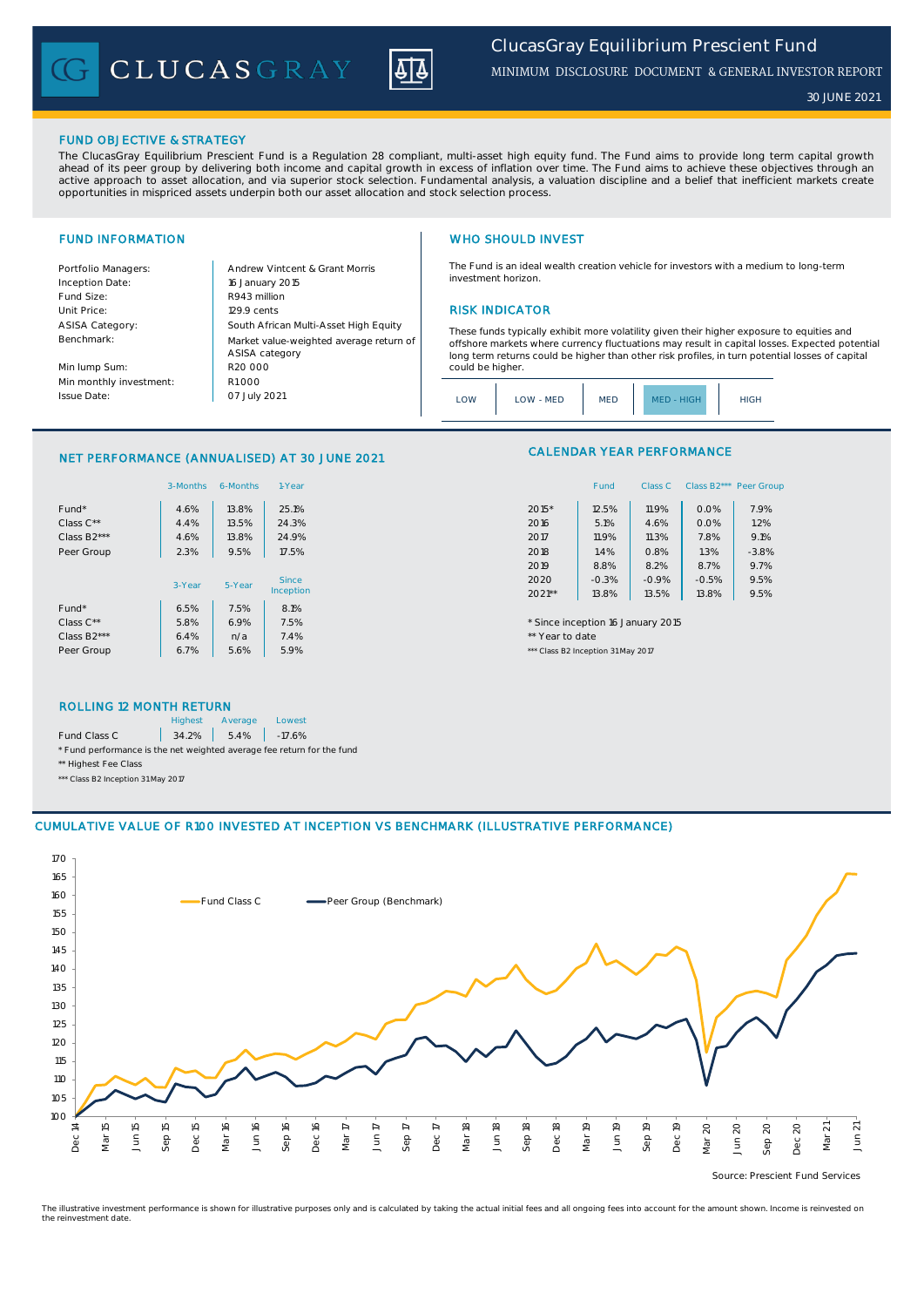CLUCASGRAY

# *ClucasGray Equilibrium Prescient Fund*

MINIMUM DISCLOSURE DOCUMENT & GENERAL INVESTOR REPORT

*30 JUNE 2021*

| ABSA                   | 3.7% |
|------------------------|------|
| Naspers                | 3.1% |
| Brit AM Tobacco        | 3.1% |
| <b>MTN</b>             | 2.9% |
| Standard Bank          | 2.8% |
| Anglo American         | 2.3% |
| Old Mutual             | 2.1% |
| Long4Life              | 2.0% |
| Growthpoint Properties | 1.8% |
| Exxaro                 | 1.8% |
|                        |      |



## DISTRIBUTIONS FEE STRUCTURE

| Distribution Frequency | Annually            | <b>TER</b>                          | Class C | Class B |
|------------------------|---------------------|-------------------------------------|---------|---------|
| Distribution Date      | 01 April            | Annual Management Fee (excl. VAT)   | 1.20%   | 0.75%   |
| Last Distribution      | 4.30 cents per unit | Other Cost                          | 0.10%   | 0.10%   |
|                        |                     | <b>VAT</b>                          | 0.19%   | 0.13%   |
|                        |                     | Total Expense Ratio (incl. VAT)     | 1.49%   | 0.98%   |
|                        |                     | Transaction Costs (incl. VAT)       | 0.12%   | 0.12%   |
|                        |                     | Total Investment Charge (incl. VAT) | 1.61%   | 1.10%   |

| Class C | Class B <sub>2</sub> |
|---------|----------------------|
| 1.20%   | 0.75%                |
| 0.10%   | 0.10%                |
| 0.19%   | 0.13%                |
| 1.49%   | 0.98%                |
| 0.12%   | 0.12%                |
| 1.61%   | 1.10%                |
|         |                      |

### QUARTERLY COMMENTARY

Following on from a very strong first quarter for South African equities, the second quarter of 2021 to the end of June was a little more muted. The JSE Swix declined nearly 2% for the quarter, but is still up over 11% for the year to date. The ClucasGray Equilibrium Prescient Fund had a good quarter, gaining 4.6%, outperforming the peer group return of 2.3%. The Fund is now up 13.8% year to date, and 25.1% over the last year, in both cases well ahead of the peers. During the period under review, the Fund has adhered to its policy objective.

At a sector level, the Financial sector gained over 8% in the quarter, outperforming Resources (-5%), which paused following a stellar run over the last few years. A number of companies performed well for the Fund over the quarter most notably Distell (+43%), Sabvest (+26%), Pepkor (+24%), MTN (+19%), and Long4Life (+19%). In addition Massmart, Momentum and Bidvest all gained over 10% in the quarter. Offsetting some of these performances, Naspers, Multichoice, African Rainbow Minerals and Ninety One all declined over 8% in the quarter.

During the quarter, we exited our position in AngloPlats, and used the proceeds to increase weightings in RB Plats, AECI and Anglo American, where we believe the investment cases are compelling. We to ok advantage of strong share price performances in Distell, Motus, Momentum, Netcare and Pepkor to reduce weightings in these companies, and used the proceeds to add to our weightings in Old Mutual, Ninety One, Ethos Capital, British American Tobacco, and introduced positions in Life Healthcare and Anheuser.

The overall allocation to SA Equity increased marginally over the quarter to 54%, given market movements and some net buying in what we deem to be inexpensive global companies listed on the JSE. Within the global component, we have been steadily reducing overall equity weightings this year, given the underwhelming prospective returns we expect. We introduced a small exposure to emerging market bonds during the quarter.

| <b>Fund Asset Allocation</b> | Q1 2021 | Q2 2021 |
|------------------------------|---------|---------|
| <b>SA Equity</b>             | 52%     | 54%     |
| <b>Offshore</b>              | 21%     | 20%     |
| <b>Fixed Income</b>          | 23%     | 22%     |
| Property                     | 2%      | 3%      |
| Cash                         | 2%      | 1%      |

The ClucasGray Equilibrium Prescient Fund was launched in January 2015, and has delivered a compound annual net return of 8.1% over 6½ years,<br>ahead of the peer group return of 5.9%, and inflation of around 4.8%. Given the investors, the current composition of the fund and our view of prospective returns, we believe that the fund is well placed to continue to deliver on its investment objectives.

The number of participatory units as at 30 June 2021 is 726 233 153.